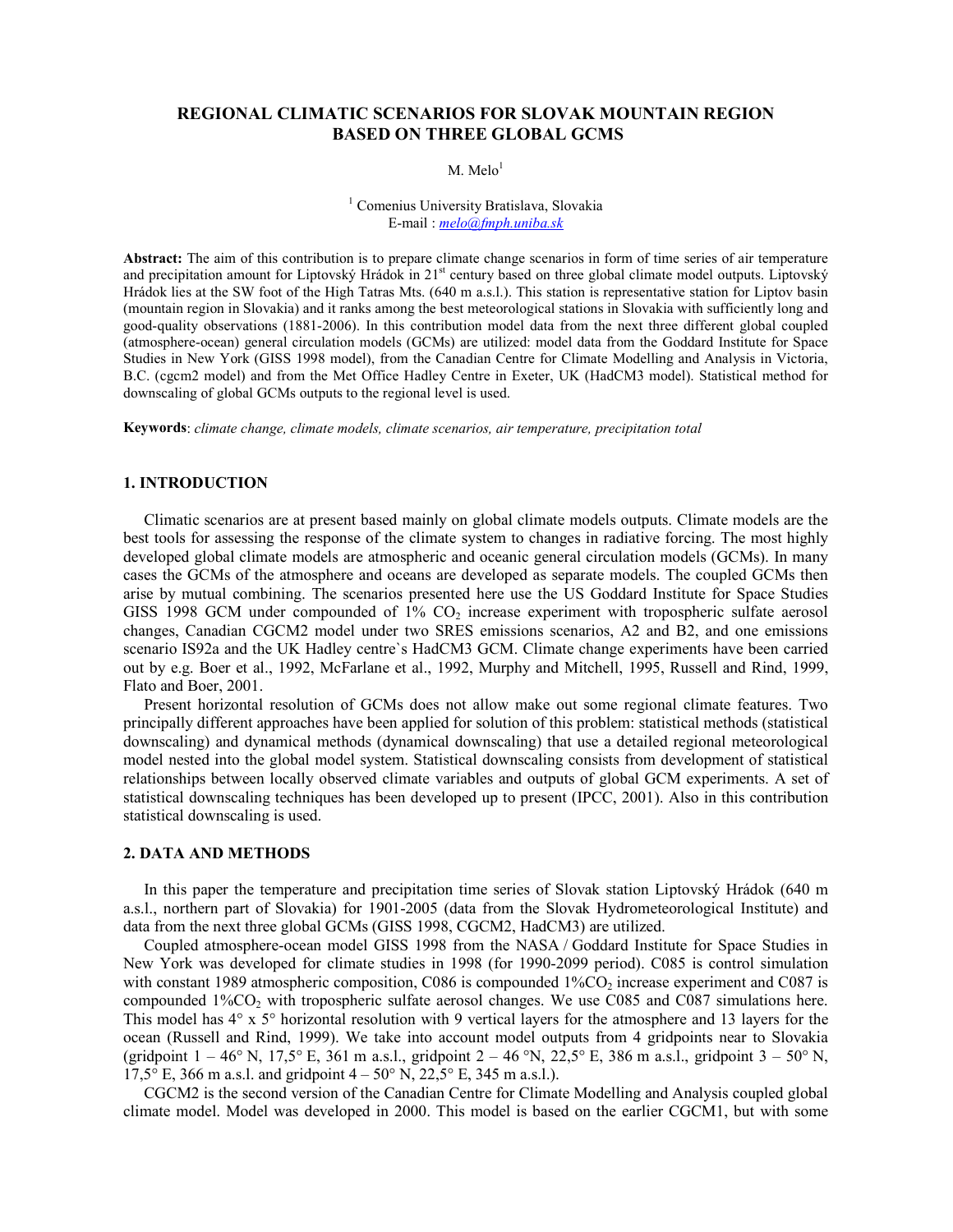improvements (Flato and Boer, 2001). CGCM2 has been used to produce ensemble climate change projections (for period 1900-2100) using the older IS92a forcing scenario, as well as the newer IPCC SRES A2 and B2 scenarios. For the regional downscaling the CGCM2 outputs of 6 gridpoints near to Slovakia were selected: gridpoint 1 – 46,39° N; 15,00° E; 597 m a.s.l., gridpoint 2 – 49,39° N; 18,75° E; 616 m a.s.l., gridpoint  $3 - 46,39^{\circ}$  N; 22,50° E; 554 m a.s.l., gridpoint  $4 - 50,10^{\circ}$  N; 15,00° E; 442 m a.s.l., gridpoint  $5 -$ 50,10° N; 18,75° E; 531 m a.s.l., gridpoint 6 – 50,10° N; 22,50° E, 566 m a.s.l..

HadCM3 is coupled atmosphere - ocean model from the Met Office Hadley Centre in Exeter, UK. This model was developed in 1998. Atmosphere part of GCM has 19 vertical layers and horizontal resolution 2,5° x 3,75°, oceanic GCM has 20 vertical layers and horizontal resolution 1,25° x 1,25°. We take into account model outputs from 6 gridpoints near to Slovakia (gridpoint  $1 - 50$ °N,  $15$ °E, 734 m a.s.l.; gridpoint  $2 - 50^{\circ}$ N, 18.75°E, 218 m a.s.l.; gridpoint  $3 - 50^{\circ}$ N, 22.5°E 371 m a.s.l.; gridpoint 4 – 47.5°N,15°E 371 m a.s.l.; gridpoint  $5 - 47.5$ °N, 18.75°E 394 m a.s.l.; gridpoint  $6 - 47.5$ °N, 22.5°E, 418 m a.s.l.) for the period 1950-2099.

Topography is very smooth in all these models. The Alps and Carpathians are presented in these GCMs as one flat hill in Central Europe, without the Danubian hollow in Panonia. The values in individual gridpoints represent some areal mean values. Outputs of these models are used to elaborate climate scenarios for the climate of strengthened greenhouse effect on the territory of northern Slovakia (mountain region in surroundings of Liptovský Hrádok) in the  $21<sup>st</sup>$  century.

Firstly interpolation from the GCMs gridpoints near to Slovakia to the locality of Liptovský Hrádok (the weights with respect to the distance from this locality) is used. Downscaling of the model outputs for selected locality (Liptovský Hrádok) is realized by use of data from the meteorological station (Liptovský Hrádok) in the "control" or "reference" period (1951-2000). The modified model outputs according to the means and variability (standard deviations in case of air temperature, variation coefficients in case of precipitation amount) are then in relatively good accordance with the observed data series. Supposing only insignificant changes in the transforming relation between measured and modeled data we can similarly modify the model outputs also in the close future (up to the year 2100). This method was applied in Lapin and Melo, 1999, Lapin et al., 2001a, Lapin et al., 2001b, Lapin and Melo, 2004.

### 3. RESULTS

In 1901-2005 we have achieved moderate air temperature increase (annual mean) in Liptovský Hrádok (according to linear trend about 1.2  $\degree$ C in this period). In case of summer period (JJA) this summer air temperature increase is higher than annual increase (according to linear trend about 1.5 °C in 1901-2005) and in case of winter air temperature increase (DJF) it is  $0.9 \degree C$  (by linear trend) in the same period.

Comparison among real (measured) annual air temperature means in Liptovský Hrádok in 1901-2005 and modelled annual air temperature means according to three different GCMs in the same locality in the 20<sup>th</sup> and  $21<sup>st</sup>$  centuries (without modification) is outlined in Fig. 1. We can see that means and variability among GCMs outputs and measured data are different. Modification of means and variability of these GCMs outputs is needed according to the standard deviation (variation coefficients in case of precipitation) obtained from the measured series. Result in form of air temperature scenarios for the  $21<sup>st</sup>$  century is visible in Fig. 2. On the base of all studied GCMs outputs we can state that climate in Liptovský Hrádok will be continue in increase also in the 21<sup>st</sup> century. Temperature growth according to model GISS 1998 is characterized by the lowest value. On the contrary the most expressive air temperature increase on this territory is projected by model HadCM3. Temperature increase achieved by new B2-SRES emission scenario is smaller than result with older IS92a emission scenario according the same model (CGCM2). Result of A2-SRES is similar to IS92a in case of air temperature increase based on the same model CGCM2.

Precipitation trend in Liptovský Hrádok in 1901-2005 shows 14% decrease (by linear trend) (Fig. 3). Comparison between real (measured) annual precipitation total in Liptovský Hrádok in 1901-2005 and modelled values according to two GCMs in the same locality in the  $20<sup>th</sup>$  and  $21<sup>st</sup>$  centuries (without modification) is outlined in Fig. 4 and Fig. 5. Atmospheric precipitation scenarios according to three GCMs after modification (means and variability) we can see in Fig. 6. The results achieved by these climate models (in case of precipitation) are different. In the 21<sup>st</sup> century we can await decrease of annual precipitation total in Liptovský Hrádok according to next models: GISS 1998, HadCM3, CGCM2 (A2- SRES), even increase of annual precipitation total in Liptovský Hrádok according to CGCM2 (B2-SRES) and CGCM2 (IS92a).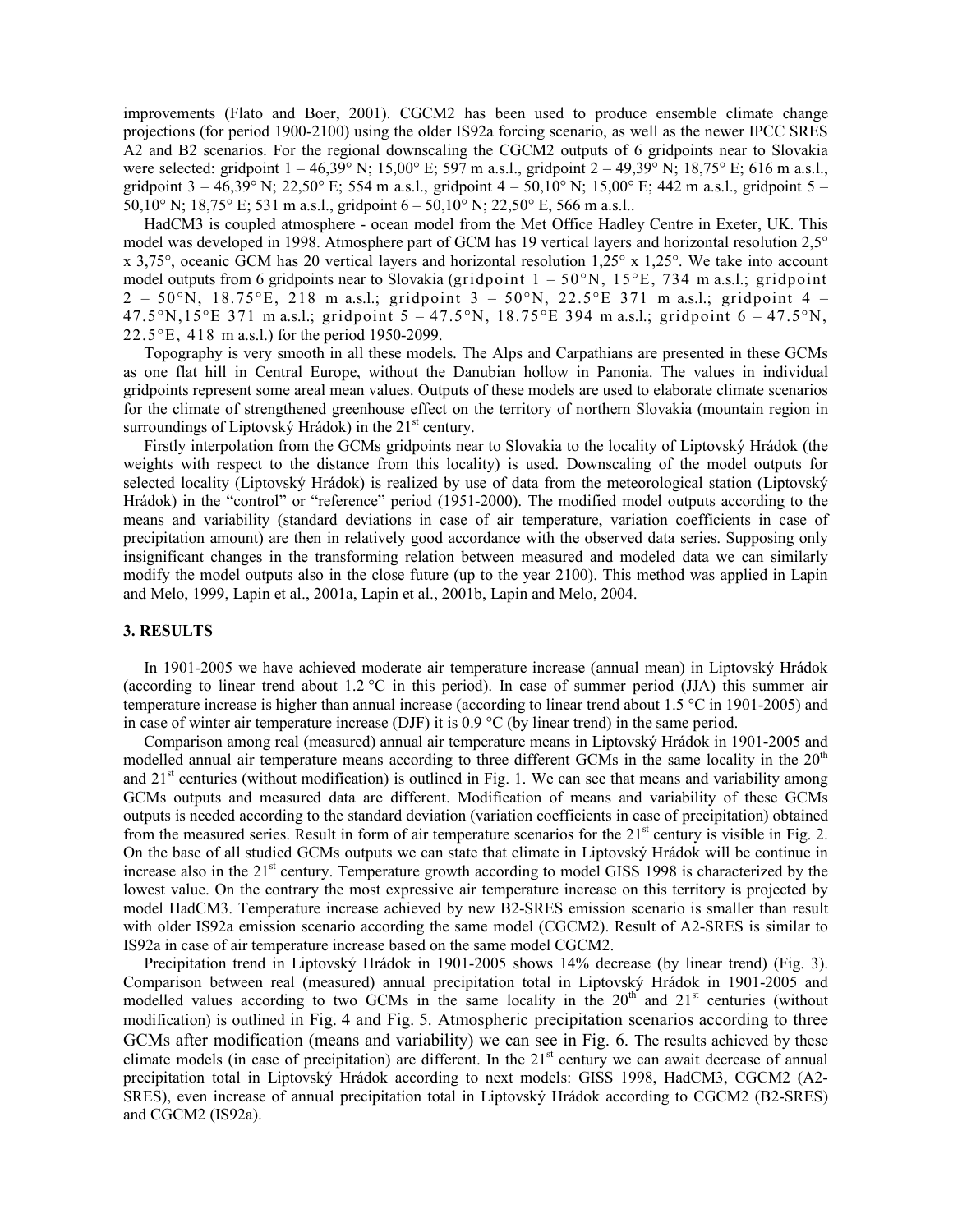

Figure 1: (Left): Annual air temperature means [°C] in Liptovský Hrádok – measured in 1901-2005 and modelled according to three different GCMs in the  $20<sup>th</sup>$  and  $21<sup>st</sup>$  centuries (without modification).

Figure 2: (Right): Annual air temperature means [°C] in Liptovský Hrádok – measured in 1901-2005 and scenarios based on different GCMs in 2006-2100 (after modification).





Figure 3: (Left): Annual precipitation total in Liptovský Hrádok in 1901-2005. Figure 4: (Right): Annual precipitation total in Liptovský Hrádok - measured in 1901-2005 and modelled according to model GISS 1998 in 1990-2099 (without modification).



Figure 5: (Left): Annual precipitation total in Liptovský Hrádok - measured in 1901-2005 and modelled according to model CGCM2 (IS92a) in 1901-2100 (without modification).

Figure 6: (Right): Annual precipitation total in Liptovský Hrádok - measured in 1901-2005 and scenarios based on different GCMs in 2006-2100 (after modification).

## 4. CONCLUSION

Climate in Slovak mountain region (SW foot of the High Tatras Mts.) becomes warmer. Temperature time series of three Slovak mountain stations in this region e.g. were analyzed from the point of view of their warmer periods in Melo, 2005. Results of three GCMs show at the end of the  $21<sup>st</sup>$  century additional